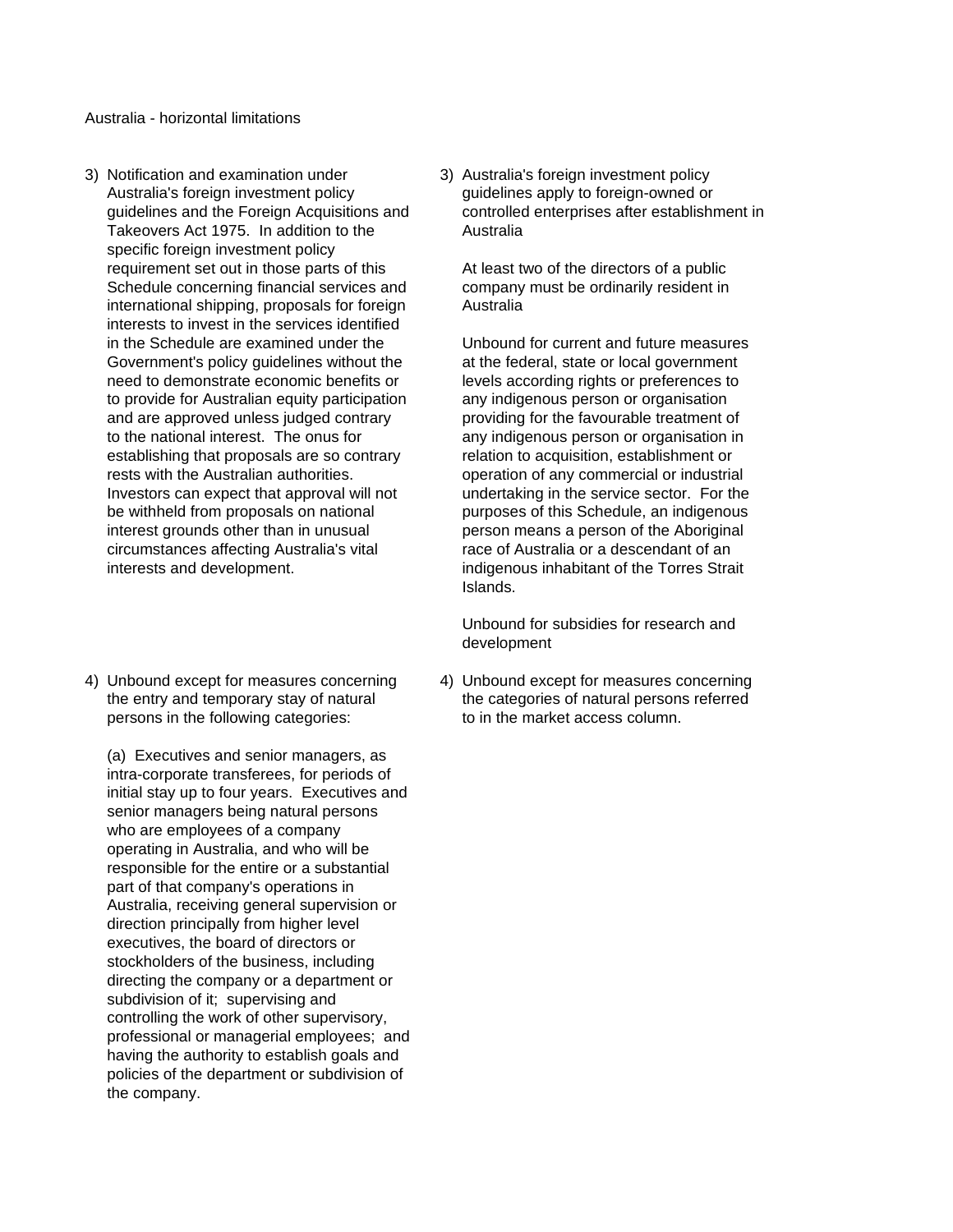(b) Independent executives, without requiring compliance with labour market tests, for periods of initial stay up to a maximum of two years. Independent executives being natural persons who meet the criteria of executives and senior managers who intend, or are responsible for the establishment in Australia, of a new business of a service supplier with its head of operations in the territory of another Member and which has no other representative, branch or subsidiary in Australia.

(c) Service sellers, as business visitors, without requiring compliance with labour market tests, for periods of initial stay of up to six months.

Service sellers being natural persons not based in Australia who are (sales) representatives of a service supplier and are seeking temporary entry for the purpose of negotiating for the sale of services or entering into agreements to sell services for that service supplier, where those representatives will not be engaged in making direct sales to the general public or in supplying services themselves. Applicants for business visitor visas are natural persons seeking to travel to Australia for business purposes and not intending to engage in work that might otherwise be carried out by an Australian citizen or permanent resident. This requirement will be satisfied where the service seller's remuneration and financial support for the duration of the visit are derived entirely from sources outside Australia.

This requirement would also normally be regarded as being satisfied in cases where the person seeking a business visit visa had won a contract to provide a service in Australia.

(d) Specialists, subject to individual compliance to labour market testing, for periods of initial stay up to a maximum of two years with provision of extension provided the total stay does not exceed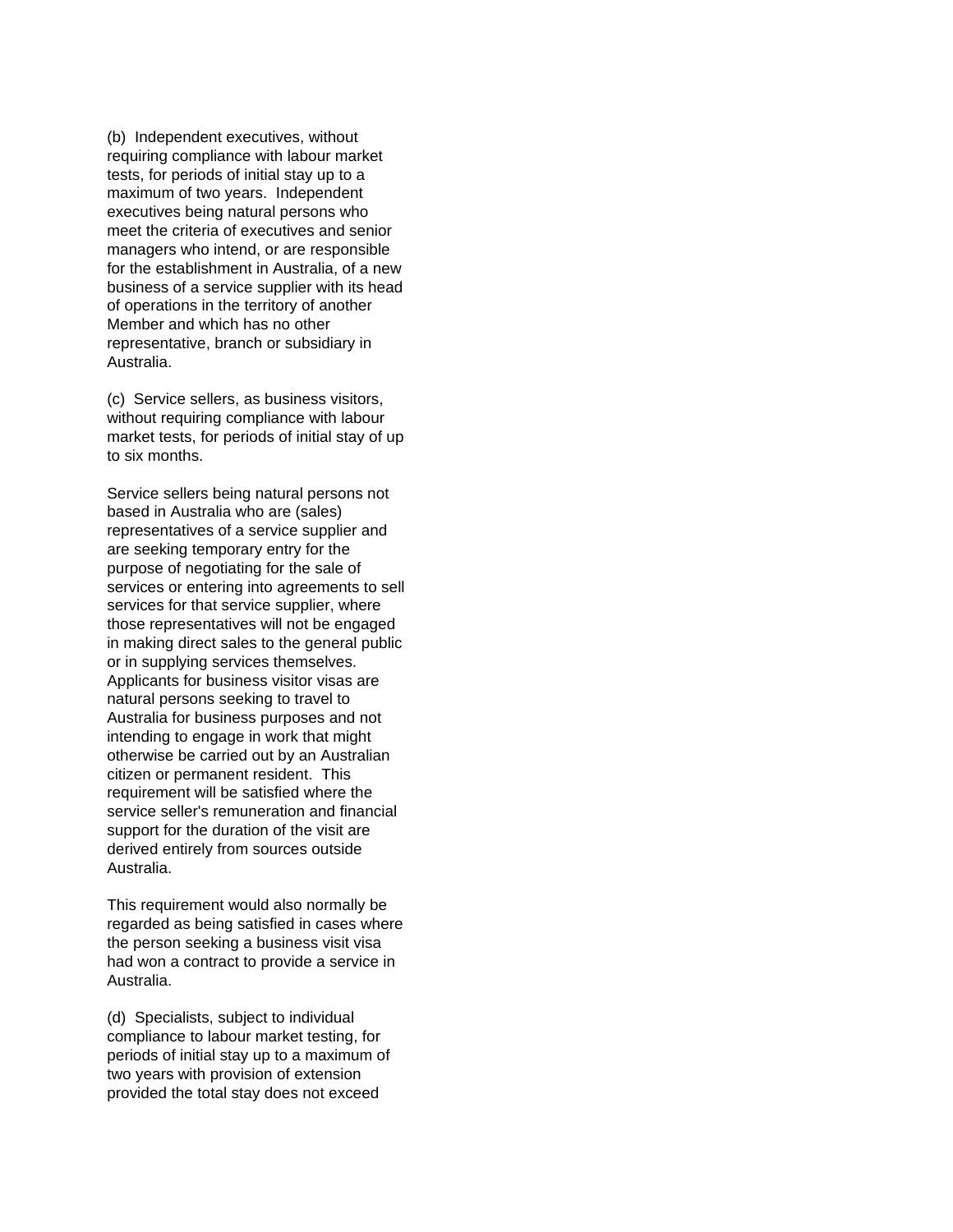four years. Specialists, being natural persons with trade, technical or professional skills who are responsible for or employed in a particular aspect of a company's operations in Australia. Skills are assessed in terms of the applicant's employment experience, qualifications and suitability for the position. Labour market testing is not required for (i) natural persons who have specialised knowledge at an advanced level of a proprietary nature of the company's operations and have been employed by the company for a period of not less than two years and (ii) if the position in question is within a labour agreement in force at the time of application. A labour agreement is an ageement between the Australian Government, employers or industry organizations and unions for the entry of specialists from overseas.

The above commitments do not apply in cases of labour/management dispute.

- 3) Notification and examination under 3) Australia's foreign investment policy Australia's foreign investment policy guidelines apply to foreign-owned or Takeovers Act 1975. In addition to the **Australia** specific foreign investment policy requirement set out in those parts of this At least two of the directors of a public Schedule concerning financial services and company must be ordinarily resident in international shipping, proposals for foreign Australia interests to invest in the services identified in the Schedule are examined under the Unbound for current and future measures Government's policy quidelines without the at the federal, state or local government need to demonstrate economic benefits or levels according rights or preferences to to provide for Australian equity participation any indigenous person or organisation and are approved unless national interest providing for the favourable treatment of considerations arise. any indigenous person or organisation in
	- guidelines and the Foreign Acquisitions and controlled enterprises after establishment in

relation to acquisition, establishment or operation of any commercial or industrial undertaking in the service sector. For the purposes of this Schedule, an indigenous person means a person of the Aboriginal race of Australia or a descendant of an indigenous inhabitant of the Torres Strait Islands.

Unbound for subsidies for research and development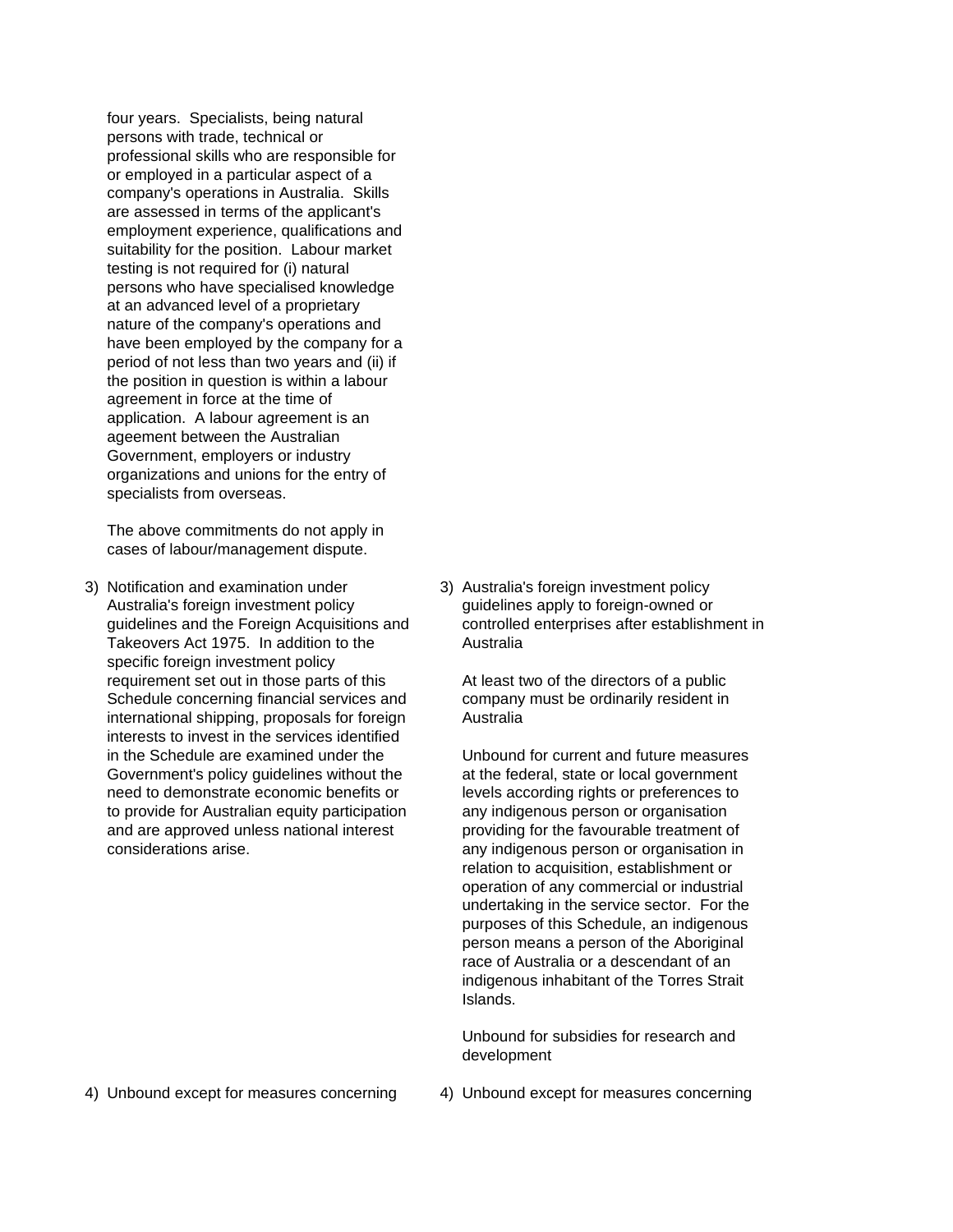persons in the following categories: to in the market access column

(a) Executives and senior managers, as intra-corporate transferees, for periods of initial stay up to four years. Executives and senior managers being natural persons who are employees of a company operating in Australia, and who will be responsible for the entire or a substantial part of that company's operations in Australia, receiving general supervision or direction principally from higher level executives, the board of directors or stockholders of the business, including directing the company or a department or subdivision of it; supervising and controlling the work of other supervisory, professional or managerial employees; and having the authority to establish goals and policies of the department or subdivision of the company.

(b) Independent executives, without requiring compliance with labour market tests, for periods of initial stay up to a maximum of two years. Independent executives being natural persons who meet the criteria of executives and senior managers who intend, or are responsible for the establishment in Australia, of a new business of a service supplier with its head of operations in the territory of another Member and which has no other representative, branch or subsidiary in Australia.

(c) Service sellers, as business visitors, without requiring compliance with labour market tests, for periods of initial stay of up to six months.

Service sellers being natural persons not based in Australia who are (sales) representatives of a service supplier and are seeking temporary entry for the purpose of negotiating for the sale of services or entering into agreements to sell services for that service supplier, where those representatives will not be engaged in making direct sales to the general public or in supplying services themselves. Applicants for business visitor visas are

the entry and temporary stay of natural the categories of natural persons referred